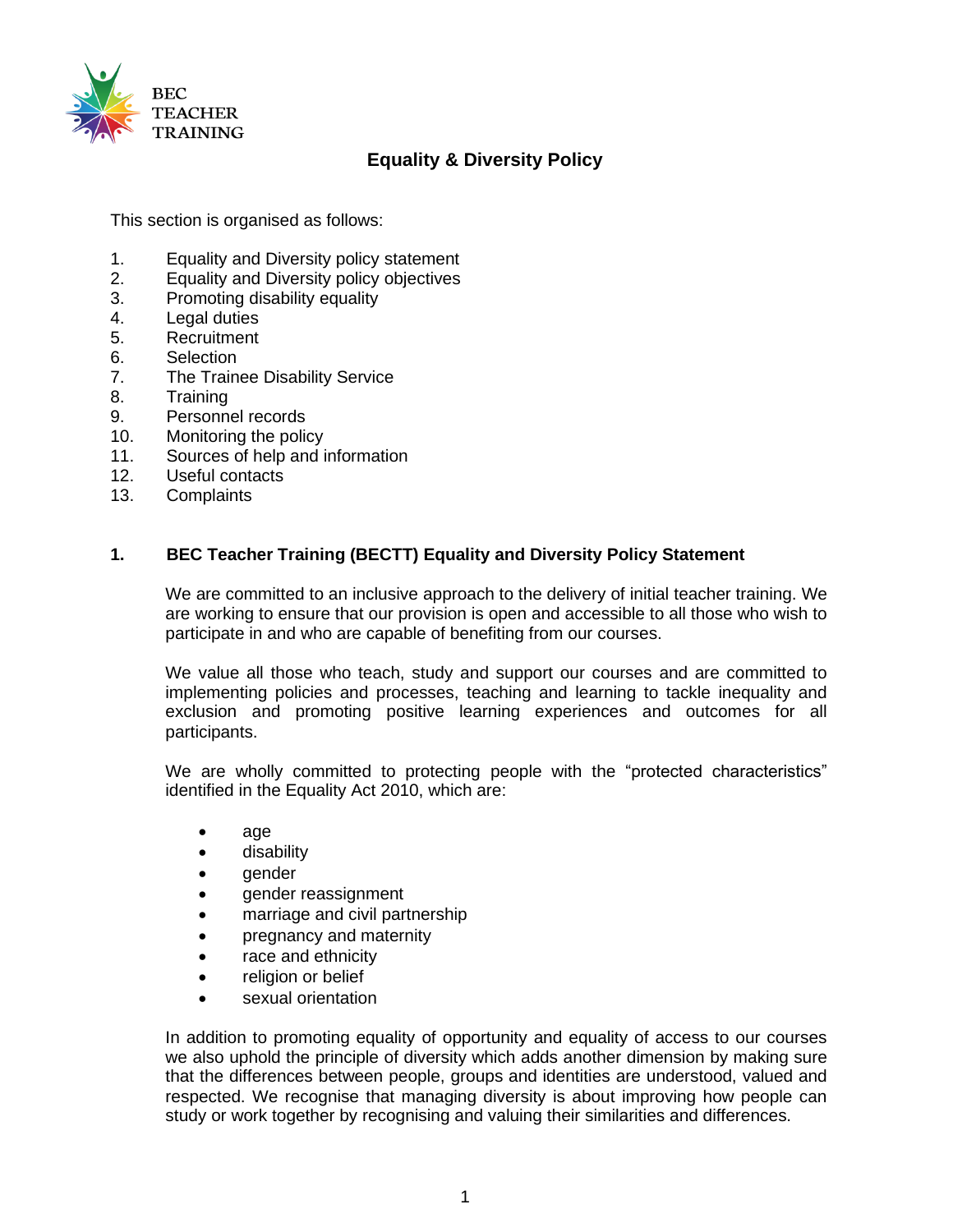We recognise our obligations and responsibilities as an employer and as a provider of teacher training, seeking to reflect our commitment to equality and diversity in all our activities and in all our dealings with staff, trainee teachers, schools, other agencies and suppliers of services and supplies.

We aim to ensure that our policies, procedures and activities should:

- promote positive attitudes towards disabled people, good relations between disabled and non-disabled people, and an absence of harassment of disabled people;
- promote positive interaction, good relations and dialogue between groups and communities different from each other in terms of ethnicity, culture, religious affiliation, national origin or national status, and an absence of prejudice-related bullying and incidents;
- promote mutual respect and good relations between women and men and an absence of sexual harassment;
- support mature student trainee participation;
- train teachers who recognise and respond effectively to equal opportunity issues as they arise in the classroom, including challenging stereotyped views, and by challenging bullying or harassment, following relevant policies and procedures;
- promote within our policy all aspects of employment, from vacancy advertising, selection recruitment and training to conditions of agreement and reasons for termination of training agreement;
- ensure that this policy is operating effectively maintaining records of employees' and applicants' racial origins, age, gender and disability;
- monitor and undertake regular analysis of such records to provide the basis for appropriate action to eliminate unlawful direct and indirect discrimination and promote equality of opportunity;
- ensure the composition of our trainee cohort reflects that of the community. Timetabled targets to be set for groups in the community that are identified as being underrepresented in the workforce;
- appoint the Strategic and Finance Board as the responsible body for the effective operation of this Equality and Diversity Policy;
- provide a copy of this Equality and Diversity Policy to all staff and trainees.

## **2. Equality and Diversity policy objectives**

We aim to:

- provide an initial teacher training programme which is truly open to all sections of the community, and in whose activities all individuals, whether staff or trainees are encouraged to participate fully and equally;
- recognise the need to challenge the patterns of inequality, which exist in our wider society;
- increase the level of participation of trainees and staff of those groups that are currently under-represented e.g. recruitment from ethnic minorities, men and people with disabilities, through programmes of legally acceptable positive action;
- ensure that we have access to the widest applicant base that secures the best trainees for the teaching profession;
- ensure that we undertake not to discriminate unfairly against any subject of a Disclosure on the basis of a conviction or other information received;
- ensure that all trainees are seen as of equal value: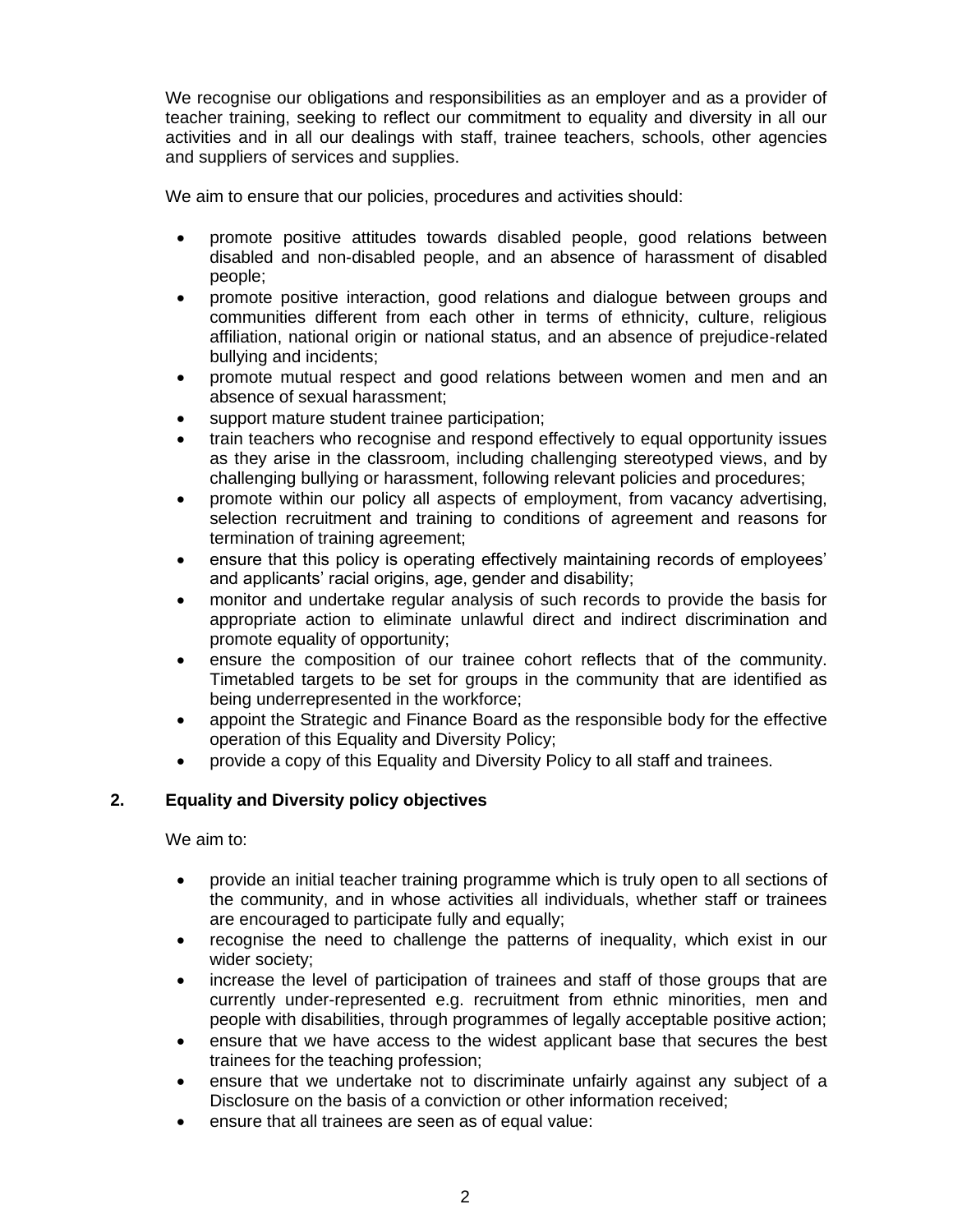- whether or not they are disabled;
- whatever their ethnicity, culture, religious affiliation, national origin or national status;
- whichever their gender
- ensure we recognise that treating people equally does not necessarily involve treating them all the same. Our policies, procedures and activities must not discriminate, but are differentiated, as appropriate, to take account of differences of life-experience, outlook and background, and in the kinds of barrier and disadvantage which people may face, in relation to:
	- disability, so that reasonable adjustments are made;
	- mental health challenges, so that reasonable adjustments are made;
	- ethnicity, so that different cultural backgrounds and experiences of prejudice are recognised;
	- gender, so that the different needs and experiences of women, men and transgender people are recognised;
	- socio-economic status, so that everyone can participate in activities
- ensure that no applicant or employee receives less favourable treatment, and that, wherever possible, they are given the help they need to attain their full potential to the benefit of the teaching profession and themselves;
- to seek the commitment and involvement of all staff and trainees in the implementation of this policy;
- encourage good practice in Equality and Diversity with those external organisations who work collaboratively with us;
- achieve the policy's objectives, and to ensure we are compliant with the relevant Acts of Parliament as well as the various Codes of Practice;
- ensure recruitment, selection, training and promotion of staff is based solely on the criteria of merit and ability, and no job applicant or employee will receive less favourable treatment on the grounds of gender, race, ethnic or national origin, marital status or domestic circumstance, e.g. sexuality, disability, political or religious belief.

## **3. Promoting disability equality**

To enable us to fulfil our mission statement we need to build an inclusive and supportive environment which meets the needs of all staff, trainees and visitors.

This includes enabling all those with a disability to participate as fully as possible and to enjoy a quality experience while studying, working or visiting us. Our aim is to provide an environment where there is equality of opportunity and where disabled people can take part in all aspects of our initial teacher training programme.

We welcome our general responsibilities under the Disability Equality Duty, having due regard to:

- promoting equality of opportunity between disabled and non-disabled people;
- eliminating discrimination that is unlawful under the Disability Discrimination Act;
- eliminating harassment of disabled persons that is related to their impairments;
- promoting positive attitudes towards disabled people;
- encouraging participation by disabled people in public life.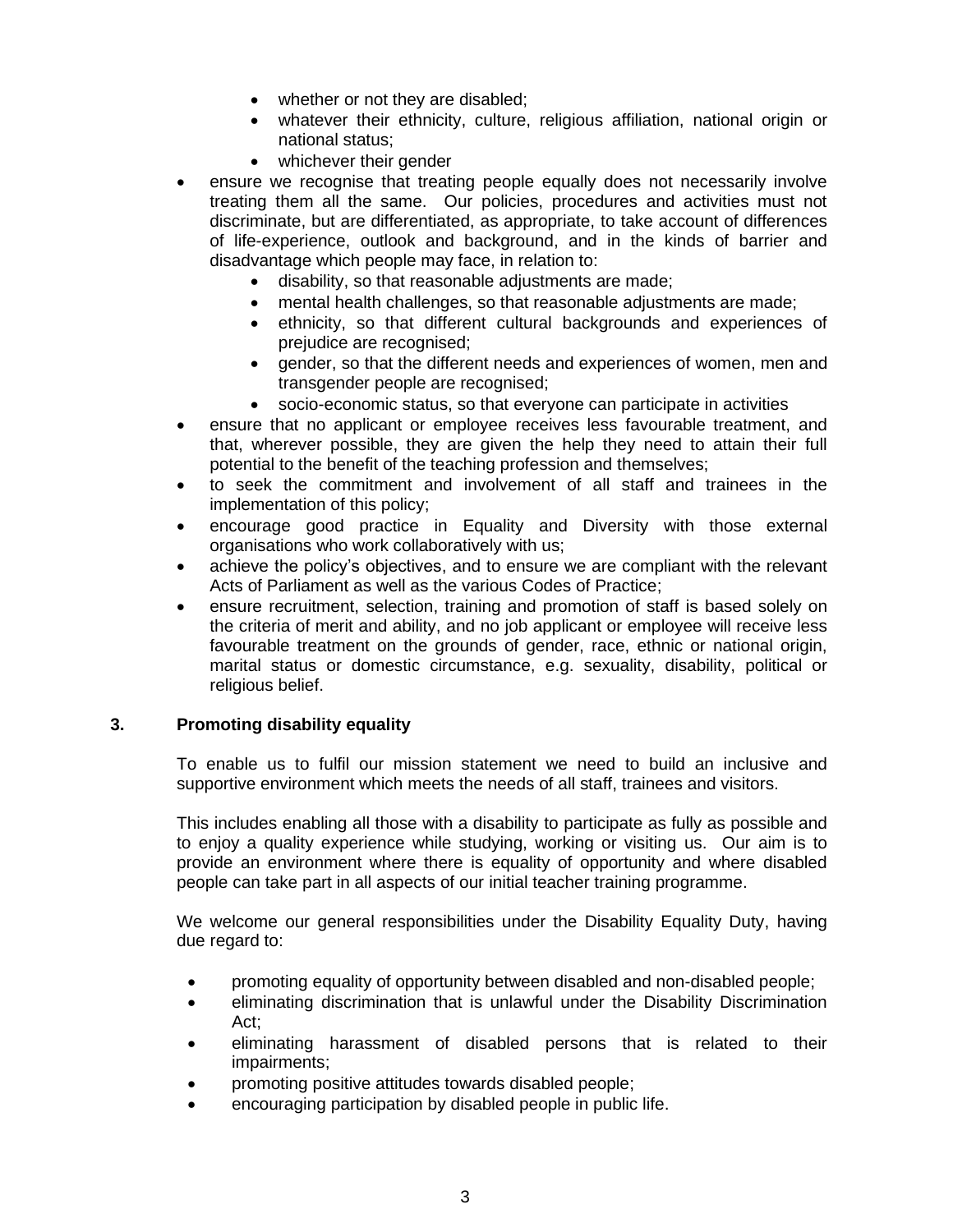Our aim is to identify and remove any barriers which exist for disabled people using our facilities and enable them to access as fully as possible all education and future employment, social and leisure opportunities. We are working towards a 'social' model of disability within our institution rather than adhering to the 'medical' model of disability. We aim to develop a culture of inclusion and diversity in which people feel free to disclose their disability and to participate fully in office/school life. Disabled trainees have an entitlement to access both the social and academic life on the programme.

Reasonable adjustments will be made for trainees and staff so they can fully participate on the course and in the workplace.

#### **4. Legal Duties**

We welcome our duties under the Race Relations Act 1976 as amended by the Race Relations Amendment Act 2000; the Disability Discrimination Acts 1995 and 2005 and the Sex Discrimination Act 1975 as amended by the Equality Act 2006 and the Equality Act 2010, Mental Health Act 2010 and Human Rights Act 1998.

We welcome our duty under the Education and Inspections Act 2006 to promote community cohesion.

We recognise that adherence to the requirements in these six Acts of Parliament is essential for achieving the aims of our Equality and Diversity policy statement.

#### **5. Recruitment**

#### **Vacancy advertising**

- Wherever possible, all vacancies will be advertised simultaneously internally and externally. For applicants, full details of the course will be advertised on our website [www.billericayscitt.com](http://www.billericayscitt.com/) and with Publish Teacher Training Courses to reach underrepresented groups.
- All vacancy advertisements will include an appropriate short statement on equal opportunity.
- Representation at Recruitment Fairs e.g. Train to Teach events to encourage applications from underrepresented groups featuring ethnic minority groups, people with disabilities and men.

#### **6. Selection**

- Selection criteria (job description, entry requirements) will be kept under constant review to ensure that they are justifiable on non-discriminatory grounds as being essential for the effective performance of the job and for trainees to achieve the Teachers' Standards and PGCE qualification.
- We intend that our policies and procedures should benefit all trainees, potential trainees, employees and potential employees, for example in recruitment and promotion, and in continuing professional development:
	- whether or not they are disabled;
	- whatever their ethnicity, culture, religious affiliation, national origin or national status;
	- whichever their gender or sexual orientation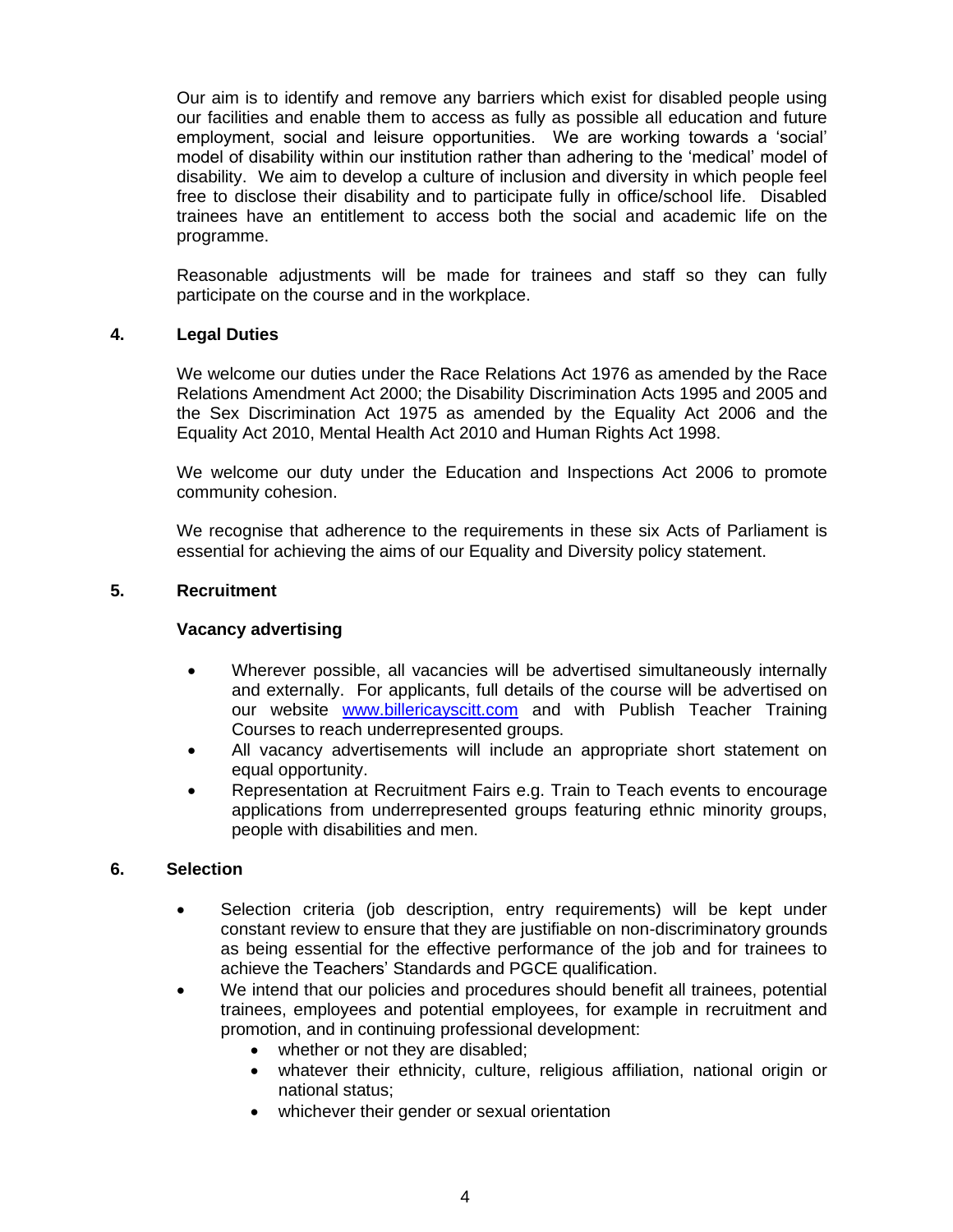- We comply fully with the DBS Code of Practice and undertake to treat all applicants for positions fairly.
- Where a Disclosure forms part of the recruitment process, we encourage all applicants called for interview to provide details of their criminal record at an early stage in the application process.
- The Executive Director, Headteacher/Professional Mentor/Subject Mentor will be involved in the selection interview and recruitment process, and at least one needs to have undertaken safer recruitment training and wherever possible, women, men, minorities and disabled persons will be involved in the short listing and interviewing processes.
- Reasons for selection and rejection of applicants for vacancies will be recorded.

# **7. The Trainee Disability Service**

We are committed to developing an inclusive learning environment for trainees with a disability. Enquiries from trainees with dyslexia, medical or mental health conditions, sensory impairments or access difficulties are welcomed. We encourage disclosure any disability or medical condition to ensure that appropriate support is arranged and any reasonable adjustment can be discussed. This could include access, assessment and study arrangements. All information disclosed is treated as 'sensitive personal data' as defined by the Data Protection Act (1998) and will not be passed on to a third party without explicit signed consent.

Prospective trainees with a disability will be given a warm welcome and will be able to obtain informally initial information about the support available for their needs whilst on the course. For those who require a more confidential discussion a private interview can be arranged on request.

Workplace adjustments will be discussed and support provided for those who experience mental health challenges.

## **8. Training in preparation for the course or member of staff to be a mentor**

- Underrepresented groups will be encouraged to apply for training. Wherever possible, training will be provided for such groups to prepare them for the course. However, actual recruitment to the course will be strictly on merit.
- Wherever possible, efforts will be made to avoid or minimise possible negative impacts by reducing and removing inequalities and barriers and provide appropriate facilities and conditions of training to meet the special needs of disadvantaged and/or underrepresented groups, including disabled and nondisabled people, people of different ethnic, cultural, socio-economic and religious backgrounds and women and men.
- Following the interview successful trainees will be advised of positive tasks to undertake before commencement of the course.
- Our programme is designed to teach our trainees about the world's racial, ethnic, cultural and religious groups and to equip them with the necessary knowledge, understanding and skills to share this knowledge with their pupils.
- Our programme will focus on embedding equality and diversity in the curriculum by creating learning, teaching and assessment environments and experiences that proactively eliminate discrimination, promote equality of opportunity and foster good relations in a manner that values, preserves and responds to diversity.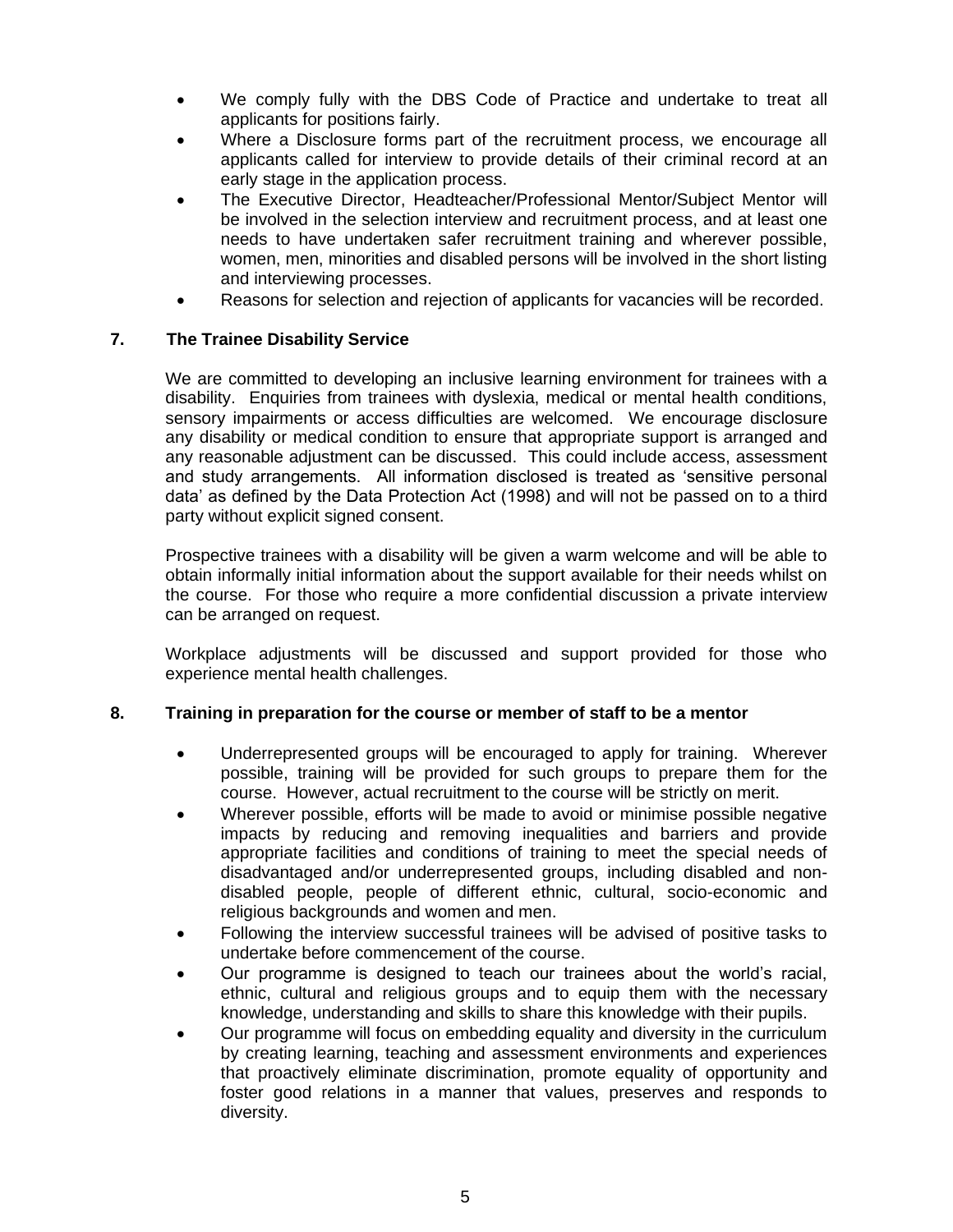- We view linguistic diversity positively and tutors should be aware of the language or dialect spoken by trainees. Tutors and staff should be conscious of any racist or sexist connotations in language that they use.
- All forms of discrimination are to be treated seriously. It should always be made clear to offending individuals that such behaviour is unacceptable.
- Tutors will ensure that resources used in all curriculum areas are multi-cultural and non-sexist, containing positive images of all groups.
- Trainees are trained to support pupils in their class for whom English is an additional language.
- Disabled facilities are available at the course centre and at other settings and schools for lectures.
- Notification advices are available to enable access to the course for trainees with disabilities
- We will ensure appropriate support for victims of sexual harassment, hate crime, violence or online harassment, religious hate crimes
- Enhanced support will be provided to support trainees experiencing mental health challenges
- We will use data analysis, research and evidence to support continuous improvement and understanding of Equality and Diversity for all staff and trainee teachers
- Explicit attention will be given to outcomes for trainees from under-represented groups.
- We are committed to ensuring staff receive information and training to enable them to understand their obligations with regard to equality and diversity. The format, frequency and objectives of training will be tailored to reflect the needs of staff. Some training is undertaken on a voluntary basis, whereas some is compulsory to ensure staff can carry out their roles within the law.

## **9. Personnel records**

- In order to ensure the effective operation of this policy a record will be kept of all trainees' and staffs' gender, racial origins and disabilities.
- Where necessary, trainees and staff will be able to check/correct their own record of these details. Otherwise, access to this information will be strictly restricted.
- Such records will be analysed regularly, compared with regional and national statistics and published in the Annual Report – known as the Self Evaluation Document. Appropriate follow-up action will be taken.

# **10. Monitoring the Policy**

We will monitor the diversity of our trainee cohorts and staff, as well as the effects of policies and processes such as recruitment and progression. An evaluation of the programme aims, teaching and learning methods, intended learning outcomes and assessment strategies will be undertaken annually in order to identify potential barriers to the participation of disabled students in the design and review of inclusive provision.

Policies are reviewed annually. All members of staff and members of the Strategic and Finance Board have responsibility for implementing and monitoring the effectiveness of this policy. Suggestions for improvement in practice should be raised at committee meetings. People applying for posts and those appointed will be monitored, wherever possible, in order to review the progress of this policy. Opportunities for professional